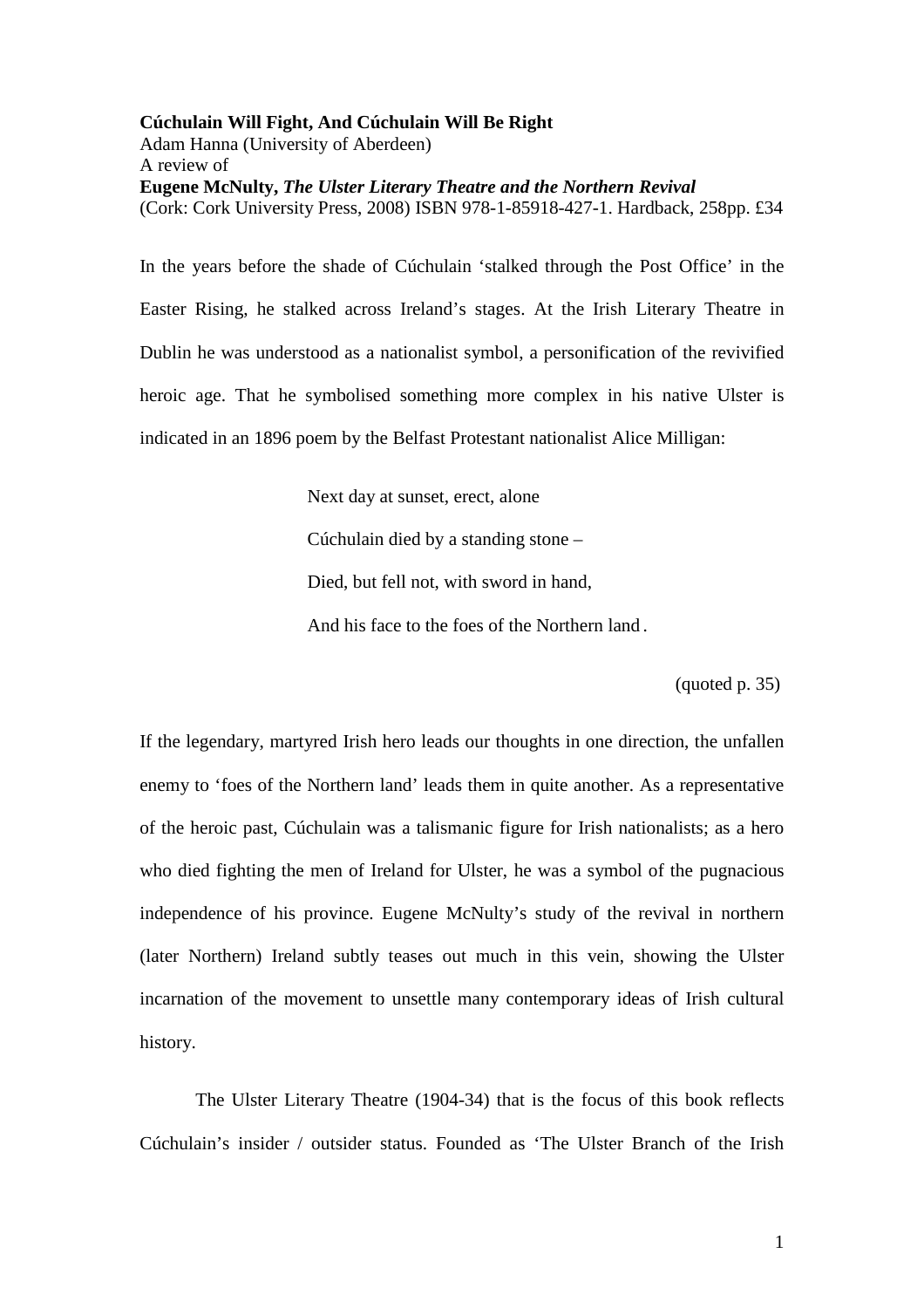Literary Theatre' in support of the nationalist aims of its unwilling parent company, it dropped the reference to the Dublin-based theatre from its name after a demand for royalties. This early example of imitation, rivalry and independence in relation to its southern counterpart has echoes in all kinds of relations between northern and southern activists during the revival period. As was the case in the south, the centenary commemorations for 1798 were the crucible in which the cultural agenda for the next decade came together. Northerners, too, took trips into the rural and Irishspeaking west – Donegal rather than Connemara – to pick up lore and tunes from peasants. However, as this book makes clear, the Ulster revivalists had to contend with so much that those in the rest of Ireland did not have to that a distinctly northern version of revivalist practice came into being.

The opening section of the book finds the parallels between the preoccupations of the theatre's founders and writers and those of Alice Milligan. Much of her writing drew attention to legends (like that of Cúchulain) and historical events (like the rebellions of the O'Neills and the United Irishmen) in which Ulstermen and Ulster had played pivotal roles in the national story. The message was clear: it was an appeal to the rest of Ireland not to ignore the north. This preoccupation (one shared by the ULT and its publication, *Ulad*) illustrates the extent to which, long before partition, Ulster was recognised as different enough from the rest of Ireland to possibly be considered, even by nationalists, as not really a part of Ireland.

AE (George Russell); Moira O'Neill (Nesta Higginson) and Ethna Carbery (Anna Isobel Johnston) are all cited by John Wilson Foster as evidence that writers from the northern province who stayed in Ireland during the revival had to parenthesise their Ulster identities. McNulty argues for a more complex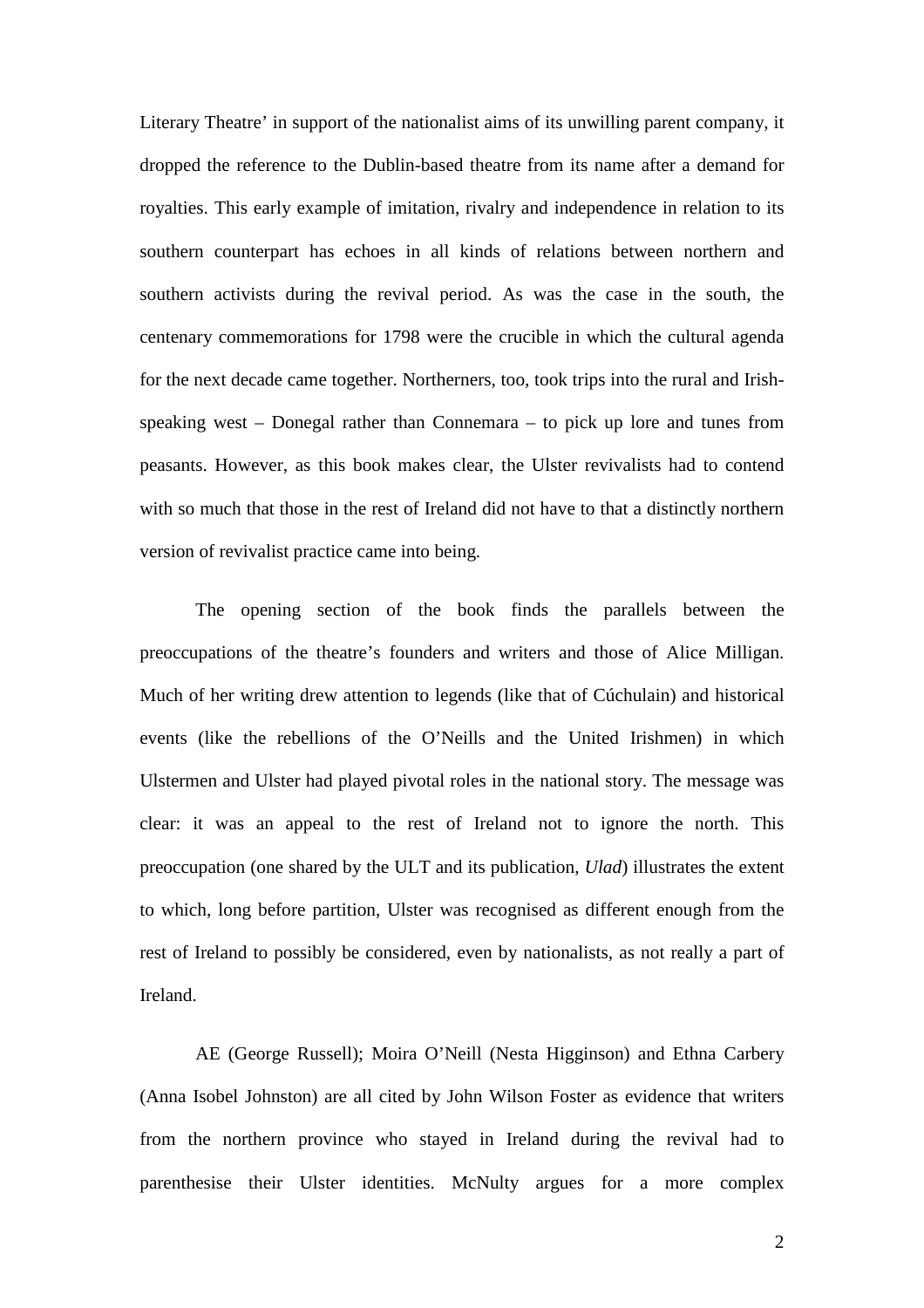understanding of events, whereby Irish nationalist concerns were given a distinctly northern inflection. This was recognised at the time: a recurring motif in contemporary reviews of ULT productions is the contrast between the substance of northern realist myth and the shadowy worlds conjured at the Abbey Theatre – a viewpoint espoused in this 1906 review of the Ulster dramatist Lewis Purcell's play *The Pagan*:

> It is not in his eyes the decorative dream-world of Mr Yeats, where frail figures murmur beautiful words in a world of shadow, but a world of coherent ideas, bright, various and many-coloured, where blood runs in men's veins and on occasion ginger is hot in the mouth'.

## (quoted p. 111)

Here we see familiar ideas of Ulster difference taken from a production by a theatre company whose central aim was to prove that Ulster was Irish. This reviewer's approach raises a difficult question for a nationalist theatre: was Ulster so different from the rest of Ireland as to justify the formation of a separate political entity? In other words, was an Irish nationalist theatre that sought to express Ulster distinctiveness an inherently self-contradictory exercise?

 The question, in the end, became irrelevant. The final chapter, which brings to light the brilliance of Gerald MacNamara's (Harry Morrow) wicked, uproarious satires the northern and southern foundational myths, also shows the limitations of the theatre itself. Satire is sanctimony's funny twin: both start from a corrective impulse, and what sanctimony does by exhortation, satire does by wit. How could a politics based on the collision between incompatible binary worldviews be satirised when this